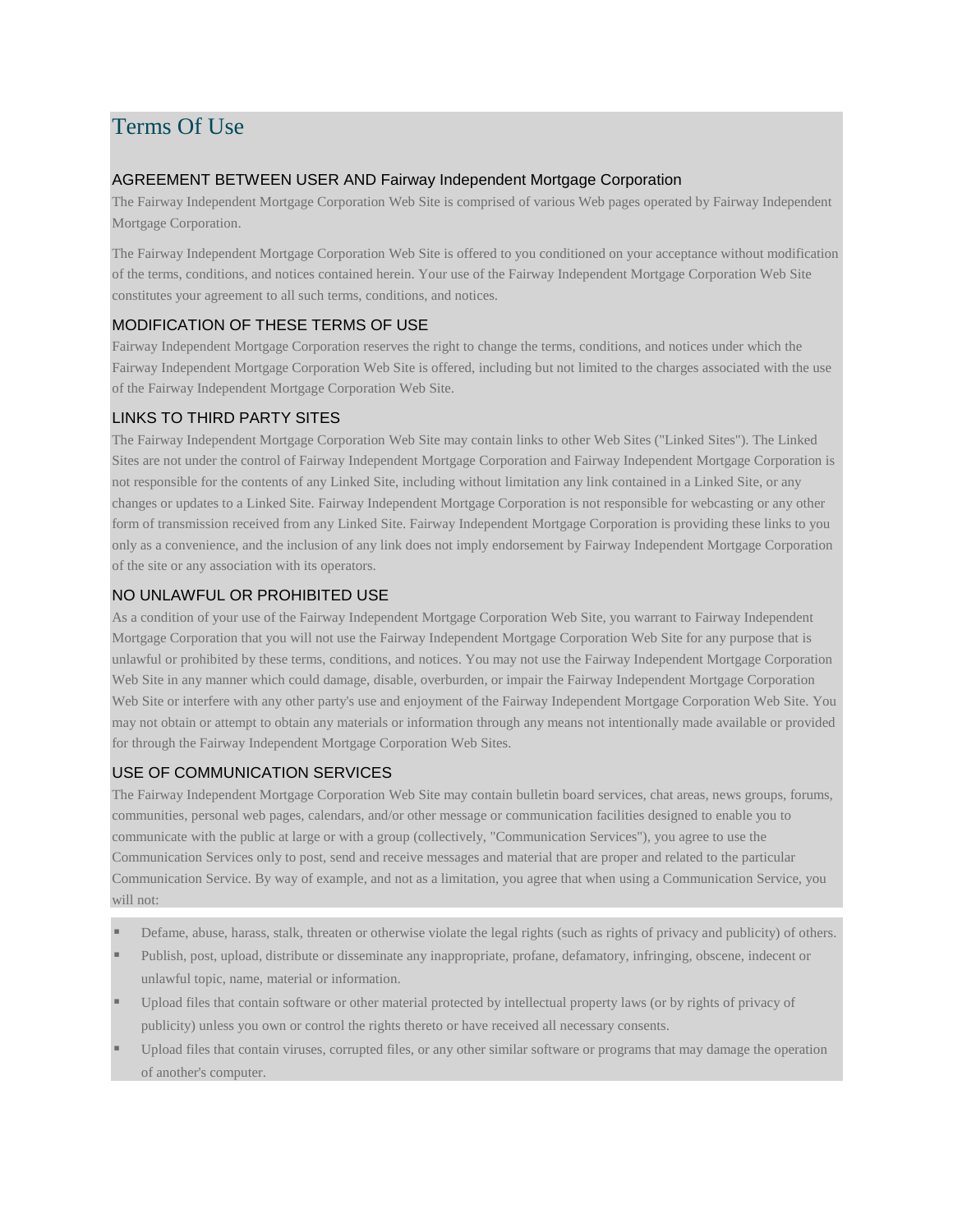Advertise or offer to sell or buy any goods or services for any business purpose, unless such Communication Service specifically allows such messages.

- Conduct or forward surveys, contests, pyramid schemes or chain letters.
- Download any file posted by another user of a Communication Service that you know, or reasonably should know, cannot be legally distributed in such manner.
- Falsify or delete any author attributions, legal or other proper notices or proprietary designations or labels of the origin or source of software or other material contained in a file that is uploaded.
- Restrict or inhibit any other user from using and enjoying the Communication Services.
- Violate any code of conduct or other guidelines which may be applicable for any particular Communication Service.
- Harvest or otherwise collect information about others, including e-mail addresses, without their consent.
- Violate any applicable laws or regulations.

Fairway Independent Mortgage Corporation has no obligation to monitor the Communication Services. However, Fairway Independent Mortgage Corporation reserves the right to review materials posted to a Communication Service and to remove any materials in its sole discretion. Fairway Independent Mortgage Corporation reserves the right to terminate your access to any or all of the Communication Services at any time without notice for any reason whatsoever.

Fairway Independent Mortgage Corporation reserves the right at all times to disclose any information as necessary to satisfy any applicable law, regulation, legal process or governmental request, or to edit, refuse to post or to remove any information or materials, in whole or in part, in Fairway Independent Mortgage Corporation's sole discretion.

Always use caution when giving out any personally identifying information about yourself or your children in any Communication Service. Fairway Independent Mortgage Corporation does not control or endorse the content, messages or information found in any Communication Service and, therefore, Fairway Independent Mortgage Corporation specifically disclaims any liability with regard to the Communication Services and any actions resulting from your participation in any Communication Service. Managers and hosts are not authorized Fairway Independent Mortgage Corporation spokespersons, and their views do not necessarily reflect those of Fairway Independent Mortgage Corporation.

Materials uploaded to a Communication Service may be subject to posted limitations on usage, reproduction and/or dissemination. You are responsible for adhering to such limitations if you download the materials.

### MATERIALS PROVIDED TO Fairway Independent Mortgage Corporation OR POSTED AT ANY Fairway Independent Mortgage Corporation WEB SITE

Fairway Independent Mortgage Corporation does not claim ownership of the materials you provide to Fairway Independent Mortgage Corporation (including feedback and suggestions) or post, upload, input or submit to any Fairway Independent Mortgage Corporation Web Site or its associated services (collectively "Submissions"). However, by posting, uploading, inputting, providing or submitting your Submission you are granting Fairway Independent Mortgage Corporation, its affiliated companies and necessary sublicensees permission to use your Submission in connection with the operation of their Internet businesses including, without limitation, the rights to: copy, distribute, transmit, publicly display, publicly perform, reproduce, edit, translate and reformat your Submission; and to publish your name in connection with your Submission.

No compensation will be paid with respect to the use of your Submission, as provided herein. Fairway Independent Mortgage Corporation is under no obligation to post or use any Submission you may provide and may remove any Submission at any time in Fairway Independent Mortgage Corporation's sole discretion.

By posting, uploading, inputting, providing or submitting your Submission you warrant and represent that you own or otherwise control all of the rights to your Submission as described in this section including, without limitation, all the rights necessary for you to provide, post, upload, input or submit the Submissions.

### LIABILITY DISCLAIMER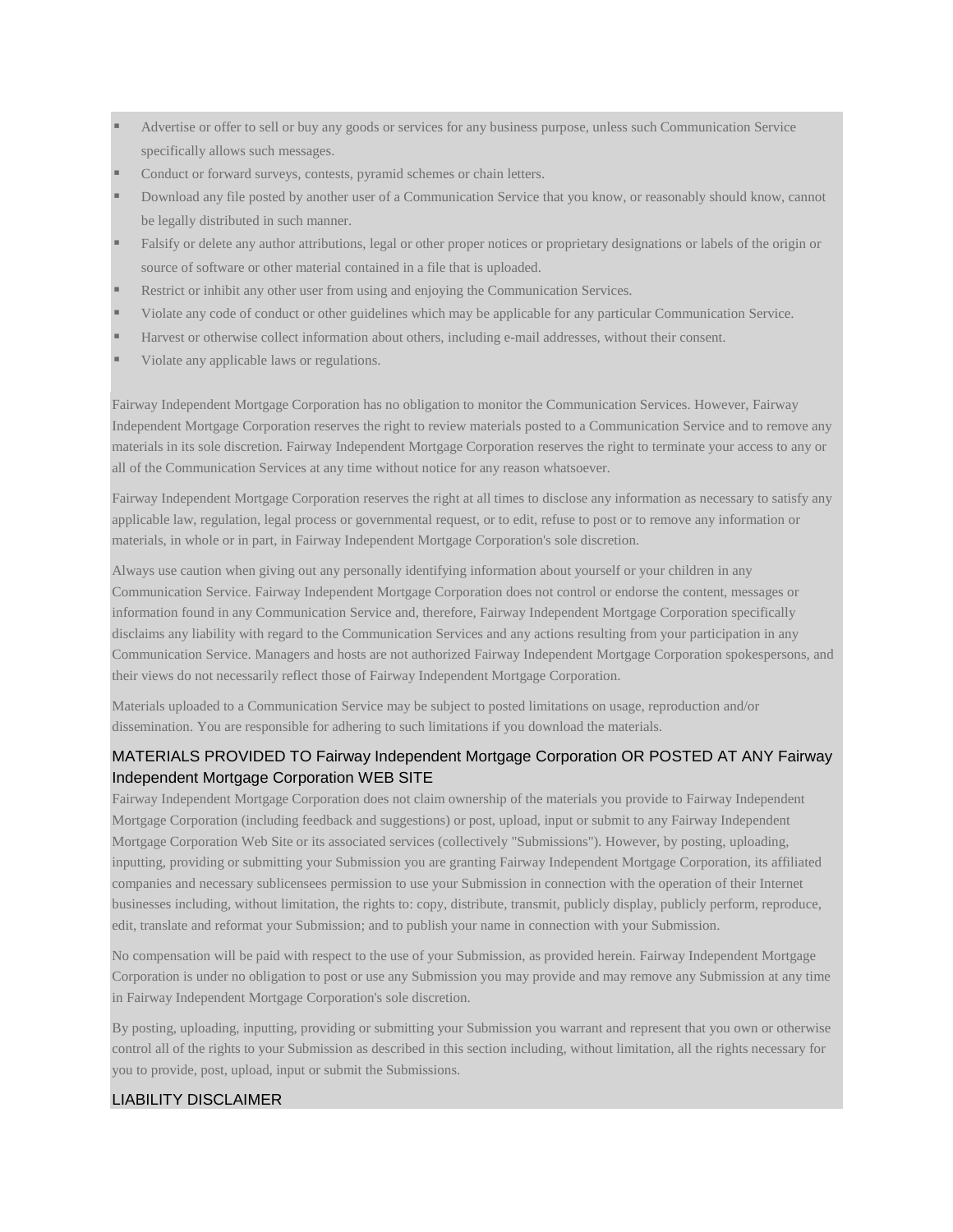THE INFORMATION, SOFTWARE, PRODUCTS, AND SERVICES INCLUDED IN OR AVAILABLE THROUGH THE Fairway Independent Mortgage Corporation WEB SITE MAY INCLUDE INACCURACIES OR TYPOGRAPHICAL ERRORS. CHANGES ARE PERIODICALLY ADDED TO THE INFORMATION HEREIN. Fairway Independent Mortgage Corporation AND/OR ITS SUPPLIERS MAY MAKE IMPROVEMENTS AND/OR CHANGES IN THE Fairway Independent Mortgage Corporation WEB SITE AT ANY TIME. ADVICE RECEIVED VIA THE Fairway Independent Mortgage Corporation WEB SITE SHOULD NOT BE RELIED UPON FOR PERSONAL, MEDICAL, LEGAL OR FINANCIAL DECISIONS AND YOU SHOULD CONSULT AN APPROPRIATE PROFESSIONAL FOR SPECIFIC ADVICE TAILORED TO YOUR SITUATION.

Fairway Independent Mortgage Corporation AND/OR ITS SUPPLIERS MAKE NO REPRESENTATIONS ABOUT THE SUITABILITY, RELIABILITY, AVAILABILITY, TIMELINESS, AND ACCURACY OF THE INFORMATION, SOFTWARE, PRODUCTS, SERVICES AND RELATED GRAPHICS CONTAINED ON THE Fairway Independent Mortgage Corporation WEB SITE FOR ANY PURPOSE. TO THE MAXIMUM EXTENT PERMITTED BY APPLICABLE LAW, ALL SUCH INFORMATION, SOFTWARE, PRODUCTS, SERVICES AND RELATED GRAPHICS ARE PROVIDED "AS IS" WITHOUT WARRANTY OR CONDITION OF ANY KIND. Fairway Independent Mortgage Corporation AND/OR ITS SUPPLIERS HEREBY DISCLAIM ALL WARRANTIES AND CONDITIONS WITH REGARD TO THIS INFORMATION, SOFTWARE, PRODUCTS, SERVICES AND RELATED GRAPHICS, INCLUDING ALL IMPLIED WARRANTIES OR CONDITIONS OF MERCHANTABILITY, FITNESS FOR A PARTICULAR PURPOSE, TITLE AND NON-INFRINGEMENT.

TO THE MAXIMUM EXTENT PERMITTED BY APPLICABLE LAW, IN NO EVENT SHALL Fairway Independent Mortgage Corporation AND/OR ITS SUPPLIERS BE LIABLE FOR ANY DIRECT, INDIRECT, PUNITIVE, INCIDENTAL, SPECIAL, CONSEQUENTIAL DAMAGES OR ANY DAMAGES WHATSOEVER INCLUDING, WITHOUT LIMITATION, DAMAGES FOR LOSS OF USE, DATA OR PROFITS, ARISING OUT OF OR IN ANY WAY CONNECTED WITH THE USE OR PERFORMANCE OF THE Fairway Independent Mortgage Corporation WEB SITE, WITH THE DELAY OR INABILITY TO USE THE Fairway Independent Mortgage Corporation WEB SITE OR RELATED SERVICES, THE PROVISION OF OR FAILURE TO PROVIDE SERVICES, OR FOR ANY INFORMATION, SOFTWARE, PRODUCTS, SERVICES AND RELATED GRAPHICS OBTAINED THROUGH THE Fairway Independent Mortgage Corporation WEB SITE, OR OTHERWISE ARISING OUT OF THE USE OF THE Fairway Independent Mortgage Corporation WEB SITE, WHETHER BASED ON CONTRACT, TORT, NEGLIGENCE, STRICT LIABILITY OR OTHERWISE, EVEN IF Fairway Independent Mortgage Corporation OR ANY OF ITS SUPPLIERS HAS BEEN ADVISED OF THE POSSIBILITY OF DAMAGES. BECAUSE SOME STATES/JURISDICTIONS DO NOT ALLOW THE EXCLUSION OR LIMITATION OF LIABILITY FOR CONSEQUENTIAL OR INCIDENTAL DAMAGES, THE ABOVE LIMITATION MAY NOT APPLY TO YOU. IF YOU ARE DISSATISFIED WITH ANY PORTION OF THE Fairway Independent Mortgage Corporation WEB SITE, OR WITH ANY OF THESE TERMS OF USE, YOUR SOLE AND EXCLUSIVE REMEDY IS TO DISCONTINUE USING THE Fairway Independent Mortgage Corporation WEB SITE.

SERVICE CONTACT: coralb@fairwaymc.com

#### TERMINATION/ACCESS RESTRICTION

Fairway Independent Mortgage Corporation reserves the right, in its sole discretion, to terminate your access to the Fairway Independent Mortgage Corporation Web Site and the related services or any portion thereof at any time, without notice. GENERAL To the maximum extent permitted by law, this agreement is governed by the laws of the State of Washington, U.S.A. and you hereby consent to the exclusive jurisdiction and venue of courts in San Mateo County, California, U.S.A. in all disputes arising out of or relating to the use of the Fairway Independent Mortgage Corporation Web Site. Use of the Fairway Independent Mortgage Corporation Web Site is unauthorized in any jurisdiction that does not give effect to all provisions of these terms and conditions, including without limitation this paragraph. You agree that no joint venture, partnership, employment, or agency relationship exists between you and Fairway Independent Mortgage Corporation as a result of this agreement or use of the Fairway Independent Mortgage Corporation Web Site. Fairway Independent Mortgage Corporation's performance of this agreement is subject to existing laws and legal process, and nothing contained in this agreement is in derogation of Fairway Independent Mortgage Corporation's right to comply with governmental, court and law enforcement requests or requirements